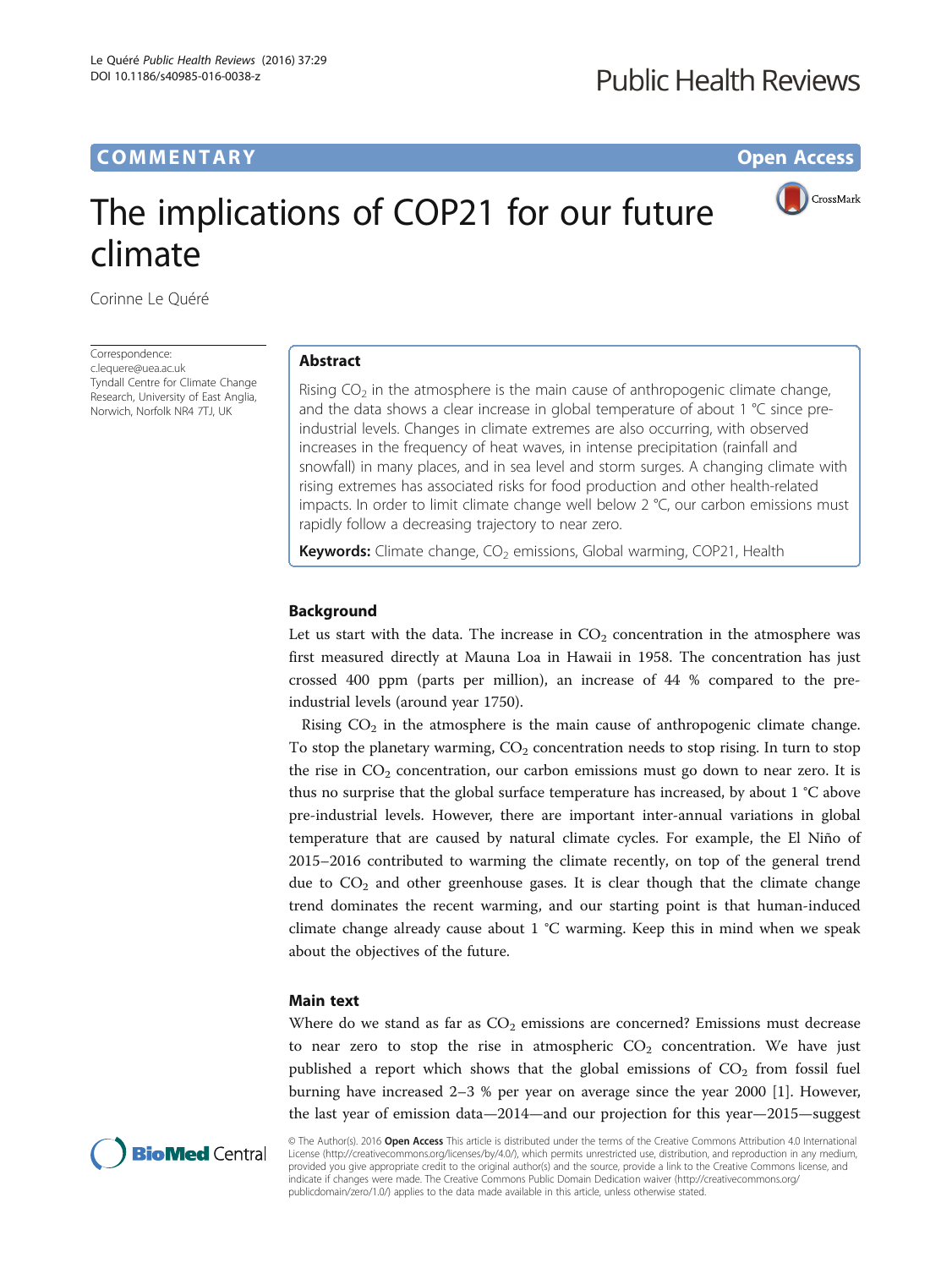that emission growth has stalled [[2\]](#page-2-0). So a small pause in the long-term emission growth. We are expecting the global emissions to start growing once again, but may be not as fast they have grown since the year 2000. This is good news. The pause in the last 2 years is mainly due to the economic rebalancing in China, with a contribution from the very rapid deployment of renewable energies in the world—a signature of global actions to tackle climate change.

In order to limit climate change well below 2 °C, our emissions must follow a decreasing trajectory to near zero. A large number of scenarios consistent with the two-degree limit include technologies that can actually capture  $CO<sub>2</sub>$  out of the atmosphere and store it below ground. These so-called negative emissions rely on unproven technologies and are in competition with agriculture. They are not a safe bet [\[3](#page-2-0)]. At the other extreme, scenarios based on intense use of fossil fuels lead to very high climate change—with a range of related high risks in addition to warming, for example risks of floods from sea level rise and increased heavy rainfall, stress on access to drinking water from salt-water contamination, and droughts, and a range of associated health risks.

What are we expecting from the Paris Agreement on climate change? On the one hand, we have what the countries bring, the 'NDCs' for Nationally Determined Contributions. The implementation of the NDCs as they stand would lead to an increase of around 3 °C, somewhere between the 1 °C we are already observing and a planet with a very risky climate future. But the Paris Agreement does set clear ambitions to keep the warming well below 2 °C and to pursue efforts to limit the warming to 1.5 °C, with a roadmap revision for each country every 5 years. There is a conflict between the promised contributions and the level of ambitions, and the outcome for future warming will depend on what individual countries will do next.

We have been working with the World Health Organization (WHO) and other institutes worldwide to do a country-by-country analysis of the implications of climate change [[4](#page-2-0)]. We compared recent temperature observations with warming projections over the country, so people can see the consequences of climate change in their own context. They can relate what a projection of a global temperature rise below 2 °C implies for them compared to a future would in a high-risk climate change. I have spoken a great deal about average temperature, but changes in climate extremes could have the greatest impact on health. Changes in climate extremes have been summarised in a table of the Intergovernmental Panel on Climate Change (IPCC) [\[5](#page-2-0)] and the WHO report [\[4\]](#page-2-0). Three extremes are particularly clear and well documented: increases in heat waves, increases in intense precipitation (rainfall and snowfall), and increases in sea level and storm surges. The last two have associated increased risks of floods. All have associated risks for food production and possibly pests and disease outbreaks. Even when limiting climate change to 2 °C, understanding regional impacts and adapting to a changing climate will be essential.

## Conclusion

A wise way to respond to the current state of knowledge on climate change would be to prepare to deal with a high-risk climate change future, but to work to mitigate climate change well below 2 °C by reducing global emissions to zero. Adopting this